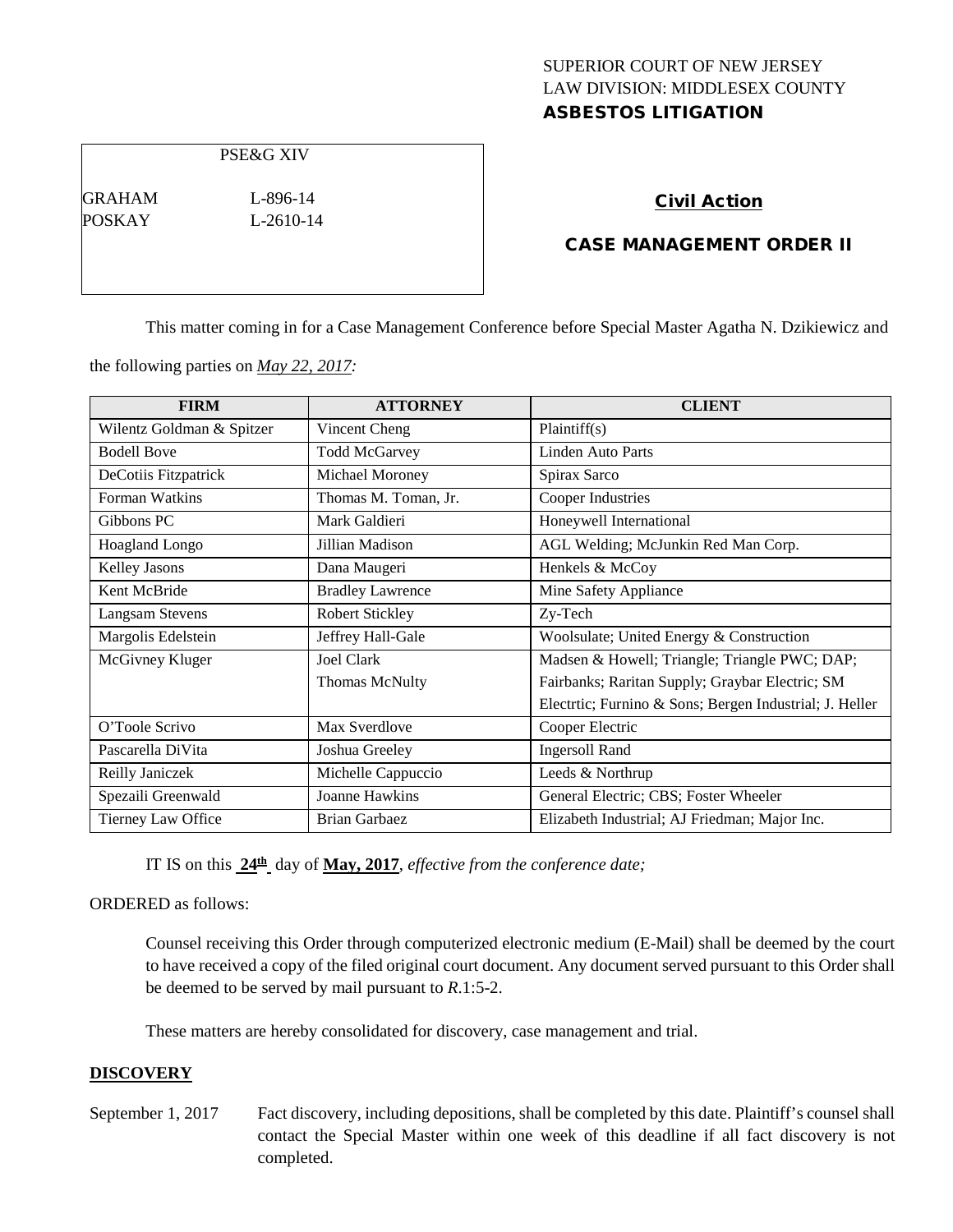September 1, 2017 Depositions of corporate representatives shall be completed by this date.

#### **EARLY SETTLEMENT**

November 3, 2017 Settlement demands shall be served on all counsel and the Special Master by this date.

#### **SUMMARY JUDGMENT MOTION PRACTICE**

- September 15, 2017 Plaintiff's counsel shall advise, in writing, of intent not to oppose motions by this date.
- September 29, 2017 Summary judgment motions shall be filed no later than this date.
- October 27, 2017 Last return date for summary judgment motions.

#### **MEDICAL DEFENSE**

- December 1, 2017 As to Poskay, plaintiff shall serve medical expert reports by this date.
- November 17, 2017 As to Poskay, upon request by defense counsel, plaintiff is to arrange for the transfer of pathology specimens and x-rays, if any, by this date.
- January 19, 2018 Defendants shall identify its medical experts and serve medical reports, if any, by this date. **In addition, defendants shall notify plaintiff's counsel (as well as all counsel of record) of a joinder in an expert medical defense by this date.**

#### **LIABILITY EXPERT REPORTS**

- December 1, 2017 Plaintiff shall identify its liability experts and serve liability expert reports or a certified expert statement by this date or waive any opportunity to rely on liability expert testimony.
- January 19, 2018 Defendants shall identify its liability experts and serve liability expert reports, if any, by this date or waive any opportunity to rely on liability expert testimony.

#### **ECONOMIST EXPERT REPORTS**

- December 1, 2017 As to Poskay, plaintiff shall identify its expert economists and serve expert economist report(s), if any, by this date or waive any opportunity to rely on economic expert testimony.
- January 19, 2018 Defendants shall identify its expert economists and serve expert economist report(s), if any, by this date or waive any opportunity to rely on economic expert testimony.

#### **EXPERT DEPOSITIONS**

February 9, 2018 Expert depositions shall be completed by this date. To the extent that plaintiff and defendant generic experts have been deposed before, the parties seeking that deposition in this case must file an application before the Special Master and demonstrate the necessity for that deposition. To the extent possible, documents requested in a deposition notice directed to an expert shall be produced three days in advance of the expert deposition. The expert shall not be required to produce documents that are readily accessible in the public domain.

\_\_\_\_\_\_\_\_\_\_\_\_\_\_\_\_\_\_\_\_\_\_\_\_\_\_\_\_\_\_\_\_\_\_\_\_\_\_\_\_\_\_\_\_\_\_\_\_\_\_\_\_\_\_\_\_\_\_\_\_\_\_\_\_\_\_\_\_\_\_\_\_\_\_\_\_\_\_\_\_\_\_\_\_\_\_\_\_\_\_\_\_\_\_\_\_\_\_\_\_\_\_\_\_\_\_\_\_\_\_